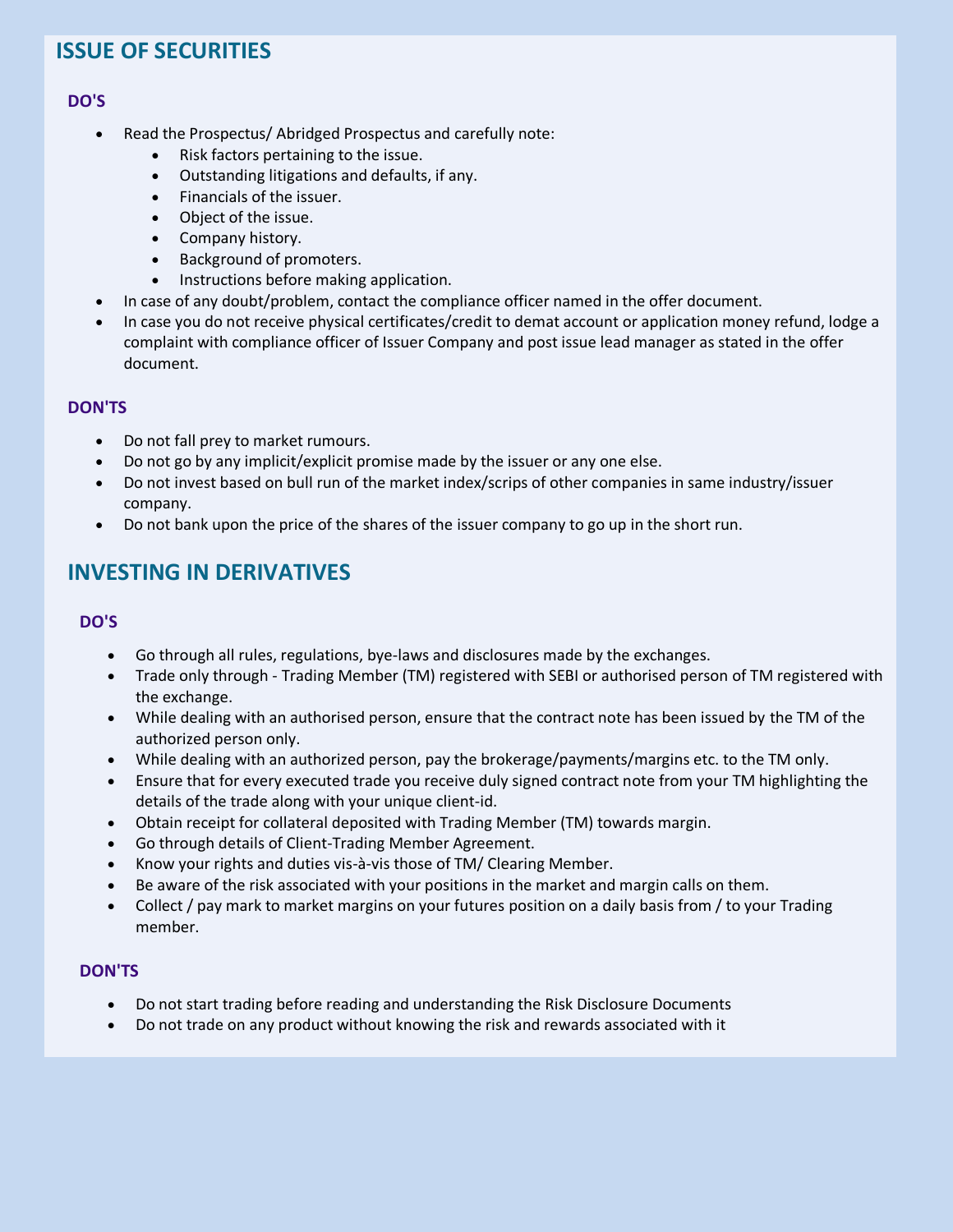# **COLLECTIVE INVESTMENT SCHEME (CIS)**

#### **DO'S**

- Before investing ensure that the entity is registered with SEBI.
- Read the offer document of the scheme especially the risk factors carefully.
- Check the viability of the project.
- Check and verify the background/expertise of the promoters.
- Ensure clear and marketable title of the property/assets of the entity.
- Ensure that the Collective Investment Management Company has the necessary infrastructure to carry out the scheme.
- Check the credit rating of the scheme and tenure of the rating.
- Check for the appraisal of the scheme and read the brief appraisal report.
- Read carefully the objects of the scheme.
- Check for the promise vis-a-vis performance of the earlier schemes in the offer document.
- Ensure that CIMC furnishes a copy of the Annual Report within two months from the closure of the financial year.
- Note that SEBI cannot guarantee or undertake the repayment of money to the investors.

#### **DON'TS**

- Do not invest in any CIS entity not having SEBI registration.
- Do not get carried away by indicative returns.
- Do not invest based on market rumours.

## **DEALING WITH BROKERS AND SUB-BROKERS**

#### **DO'S**

- Deal only with SEBI registered intermediaries.
- Ensure that the intermediary has a valid registration certificate.
- Ensure that the intermediary is permitted to transact in the market.
- State clearly who will be placing orders on your behalf
- Insist on client registration form to be signed by the intermediary before commencing operations.
- Enter into an agreement with your broker or sub-broker setting out terms and conditions clearly.
- Insist on contract note/ confirmation memo for trades done each day
- Insist on bill for every settlement.
- Ensure that broker's name, trade time and number, transaction price and brokerage are shown distinctly on the contract note.
- Insist on periodical statement of accounts.
- Issue cheques/drafts in trade name of the intermediary only.
- Ensure receipt of payment/ deliveries within 48 hours of payout
- In case of disputes, file written complaint to intermediary/ Stock Exchange/SEBI within a reasonable time.
- In case of sub-broker disputes, inform the main broker about the dispute within 6 months.
- Familiarise yourself with the rules, regulations and circulars issued by stock exchanges/SEBI before carrying out any transaction

#### **DON'TS**

- Do not deal with unregistered intermediaries
- Do not pay more than the approved brokerage to the intermediary.
- Do not undertake deals for others.
- Do not neglect to set out in writing, orders for higher value given over phone.
- Do not sign blank Delivery instruction slip(s) while meeting security payin obligation
- Don't accept unsigned/duplicate contract note/confirmation memo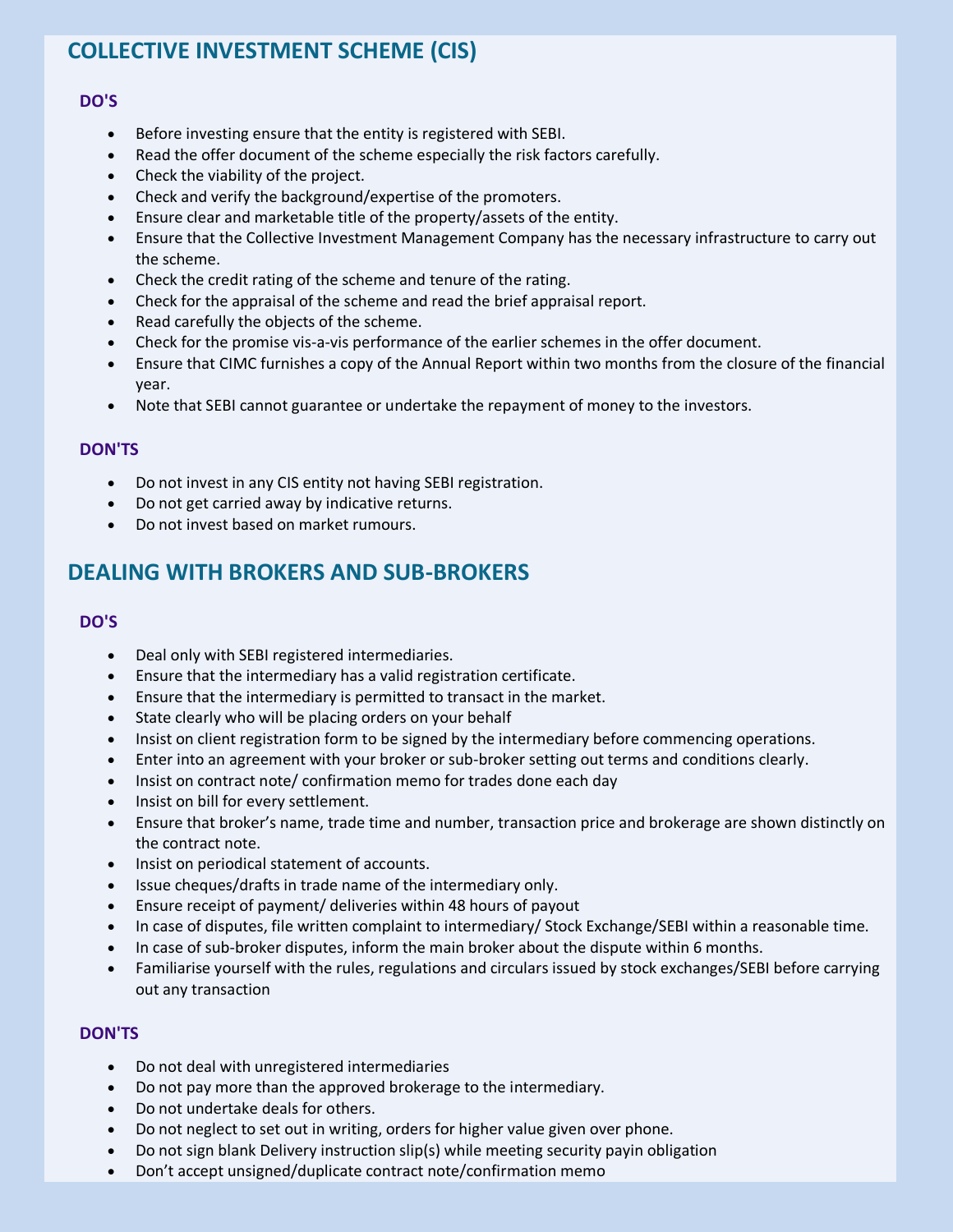- Don't accept contract note/confirmation memo signed by any unauthorised person.
- Don't delay payment/deliveries of securities to broker/ sub-broker.
- Don't get carried away by luring advertisements, if any.
- Don't be led by market rumours or get into shady transactions

## **INVESTING IN MUTUAL FUNDS**

### **DO'S**

- Read the offer document carefully before investing.
- Note that investments in Mutual Funds may be risky.
- Mention your bank account number in the application form.
- Invest in a scheme depending upon your investment objective and risk appetite.
- Note that Net Asset Value of a scheme is subject to change depending upon market conditions.
- Insist for a copy of the offer document/key information memorandum before investing.
- Note that past performance of a scheme is not indicative of future performance.
- Past performance of a scheme may or may not be sustained in future.
- Keep track of the Net Asset Value of a scheme, where you have invested, on a regular basis.
- Ensure that you receive an account statement for the money that you have invested.
- Update yourself on the performance of the scheme on a regular basis.

#### **DON'TS**

- Do not invest in a scheme just because somebody is offering you a commission or other incentive, gifts etc.
- Do not get carried away by the name of the scheme/Mutual Fund.
- Do not fall prey to promises of unrealistic returns.
- Do not forget to take note of risks involved in the investment.
- Do not hesitate to approach concerned persons and then the appropriate authorities for any problem.
- Do not deal with any agent/broker dealer who is not registered with Association of Mutual Funds in India (AMFI).

## **BUYBACK OF SECURITIES**

#### **DO'S**

- Read the special resolution regarding the proposed buy back in detail and then vote for it.
- Compare the price offered in buy back with market price during last few months, Earning per Share, Book Value etc.
- Determine whether the price offered is reasonable.
- Read the instructions for making the application for tendering of shares carefully and follow them.
- Ensure that your application reaches the collection centre well within time.
- If you don't get the letter of offer within reasonable period, contact the Merchant Banker.
- Mention all details as required in the letter of offer legibly.
- Furnish all the documents asked for in the letter of offer.
- Send application through the mode (post/courier/hand delivery/ ordinary post etc.) specified in the letter of offer.
- Contact Merchant Banker (MB) if no response is received from company/ MB regarding consideration for tendered shares within stipulated time.
- Contact Compliance Officer mentioned in the letter of offer in case of any grievance against the company.
- Contact the Registrar of Companies in case you feel that provision of the Companies Act has been violated.
- Contact the Merchant Banker in case of any grievance against the procedure followed in the by back.

### **DON'TS**

• Don't submit multiple applications.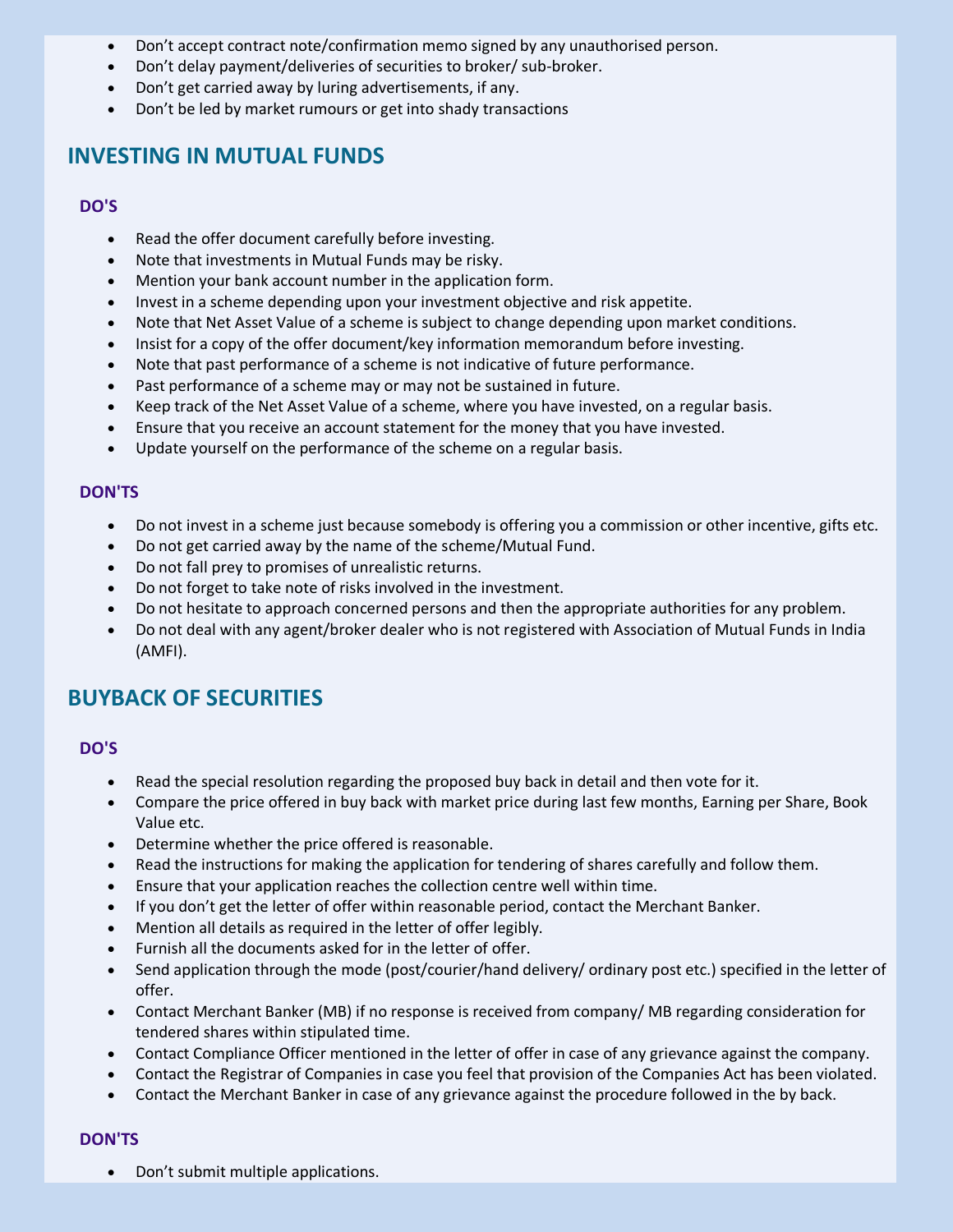- Don't forget to fill up the application legibly.
- Don't mutilate the application form.
- Don't cross/ cut in the application form.
- Don't send the application at wrong address.
- Don't send the application after the close of offer.
- Don't forget to give complete information in the application form.
- Don't forget to sign on application form.
- Don't give wrong/ contradictory information on the application form.

## **OPEN OFFER UNDER TAKE-OVER REGULATIONS**

### **DO'S**

- Ensure that you are aware of all competitive offers and revision of offer before deciding on accepting the offer
- Refer to national dailies/ SEBI website for details of competitive offers or revisions of offers.
- Note that the offer would be subject to statutory approvals, if any, mentioned in the Letter of Offer
- Check whether the offer will result in delisting of the company.
- In case of dematerialized equity shares ensure credit is received to the Special Depository Account before the closure of the Offer.
- Carefully note the timings/days for hand delivery of the documents mentioned in the letter of offer.
- Wait till last date for Offer Revision (i.e. 7 working days prior to date of closing of offer) before tendering acceptance.
- Submit the Form of Withdrawal accompanying the Letter of Offer at any specified collection center upto 3 working days before date of closing of the Offer in case you want to withdraw the shares tendered.
- Ensure that signatures on Form of Acceptance, Transfer Deed, Depository Instruction and Form of Withdrawal are in same order and same as those lodged with the company.
- In case of non-receipt of Offer Document, you can tender or withdraw from the Offer by making an application on plain paper giving the necessary details

### **DON'TS**

- Don't wait for the last date for the closure of the offer for tendering your acceptance.
- Don't fill in the details of the buyer/transferee in the transfer deed to be sent.
- Don't file an incomplete application form/invalid documents.

## **DEALING IN SECURITIES**

### **DO'S**

- Transact only through Stock Exchanges.
- Deal only through SEBI registered intermediaries.
- Complete all the required formalities of opening an account properly (Client registration, Client agreement forms etc.)
- Ask for and sign "Know Your Client Agreement".
- Read and properly understand the risks associated with investing in securities / derivatives before undertaking transactions.
- Assess the risk return profile of the investment as well as the liquidity and safety aspects before making your investment decision.
- Ask all relevant questions and clear your doubts with your broker before transacting.
- Invest based on sound reasoning after taking into account all publicly available information and on fundamentals.
- Give clear and unambiguous instructions to your broker / sub-broker / depository participant.
- Be vigilant in your transactions.
- Insist on a contract note for your transaction.